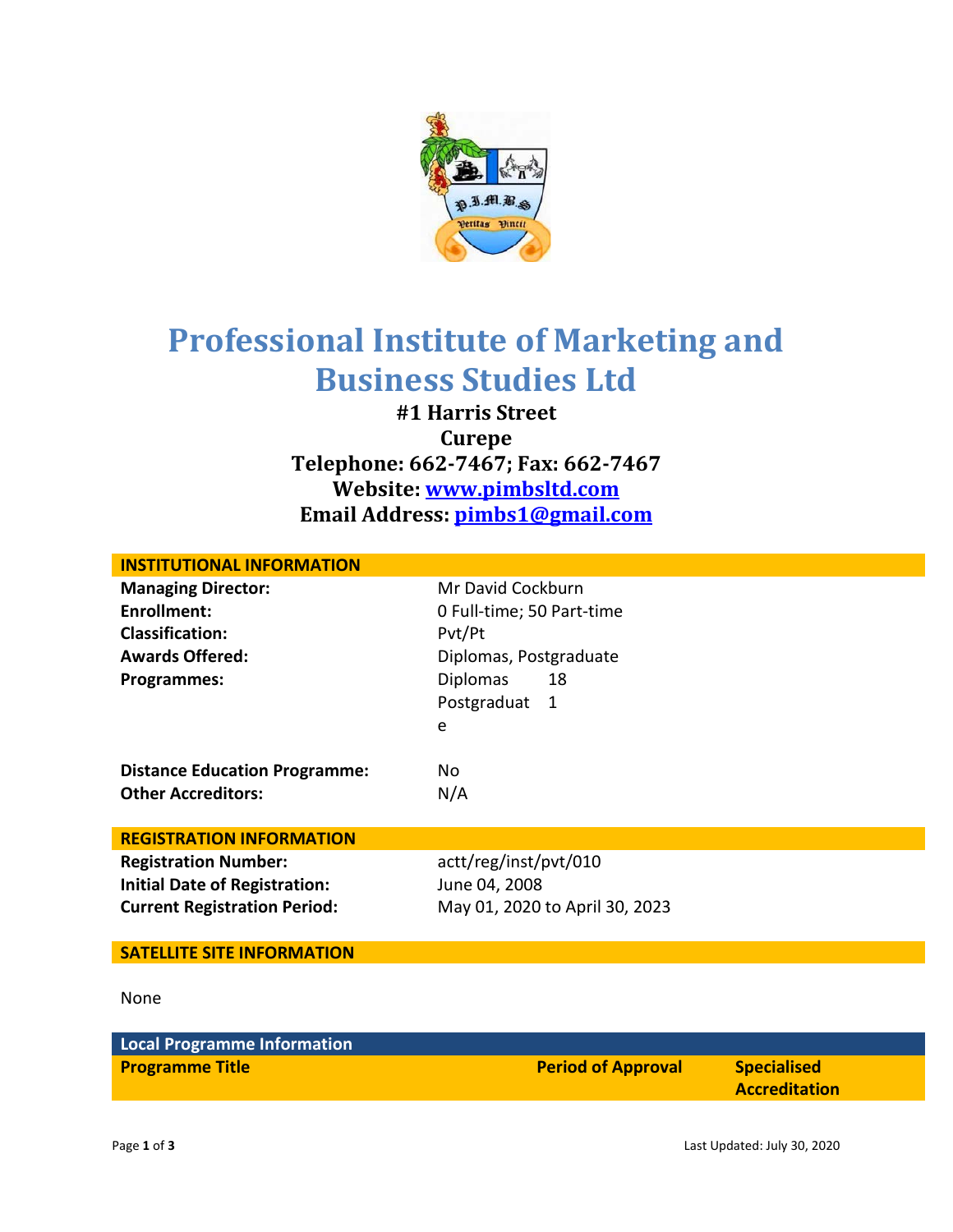**This institution is not currently offering any approved local programmes that are within ACTT's purview.**

## Professional Institute of Marketing and Business Studies Ltd **Recognised Transnational Programmes Association of Business Executives (ABE) –** *Quality Assured by the Office of Qualifications and Examinations Regulation (Ofqual), UK* **Programme Title Period of Recognition Specialised Accreditation** Level 4 Diploma in Business Management - Business Management - Financial Management - Management of Information Systems April 2016 – April 2021 Level 4 Diploma in Human Resource Management April 2016 -April 2021 Level 4 Diploma in Travel, Tourism and Hospitality Management April 2016 -April 2021 Level 4 Diploma in Marketing Management April 2016 – April 2021 Level 5 Diploma in Business Management - Business Management - Financial Management - Management of Information Systems April 2016 – April 2021 Level 5 Diploma in Human Resource Management April 2016 -April 2021 Level 5 Diploma in Travel, Tourism and Hospitality Management April 2016 -April 2021 Level 5 Diploma in Marketing Management April 2016 -April 2021 Level 6 Diploma in Business Management - Business Management - Financial Management - Management of Information Systems April 2016 – April 2021 Level 6 Diploma in Human Resource Management April 2016 – April 2021 Level 6 Diploma in Travel, Tourism and Hospitality Management April 2016 -April 2021 Level 6 Diploma in Marketing Management April 2016 –